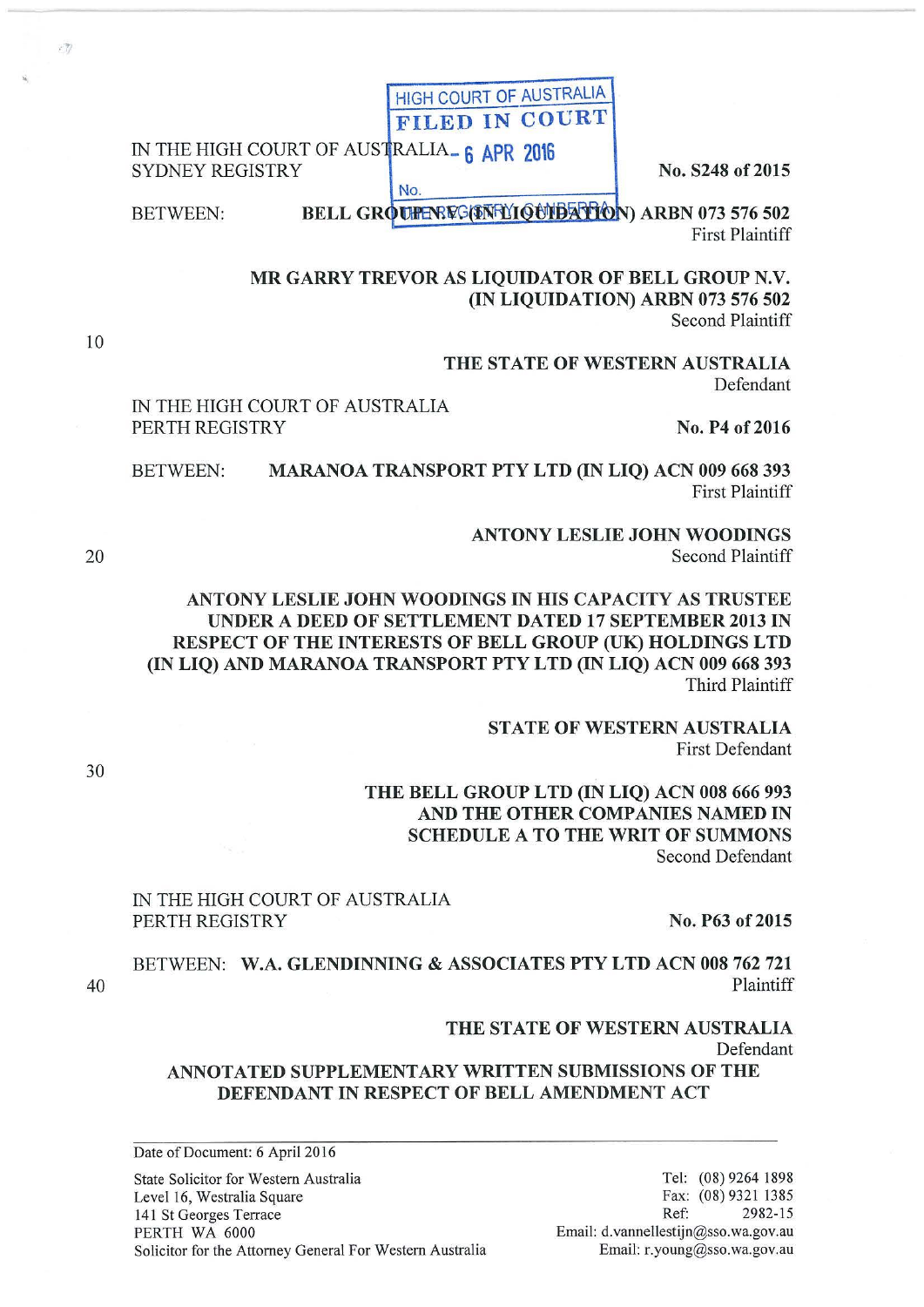### **PART I: SUITABILITY FOR PUBLICATION**

I. These submissions are in a form suitable for publication on the intemet.

#### PART II: SUPPLEMENTARY SUBMISSIONS

- I. The *Bell Group Companies (Finalisation of Matters and Distribution of Proceeds) Amendment Act 2016 ("Bell Amendment Act')* received Royal Assent on 5 April 2016. It effected a series of amendments to the *Bell Act,* most with deemed retrospective effect from 27 November 2015<sup>1</sup>. That is the transfer day for the purposes of the *Bell Act.*
- 2. The amendments give rise to three principal consequences for these proceedings. I 0 First, certain contentions of the parties in relation to the operation of the *Bell Act,* as These contentions primarily concern alleged inconsistency between the *Bell Act* and Corporations legislation and the operation of ss.5F and 50 of the *Corporations Act 2001.* These arguments that fall away leave open grounds that the plaintiffs' contend result in invalidity; that is, the amendments are not a complete answer to the plaintiffs' actions. Second, certain additional bases for validity of the *Bell Act* arise by reason of the broader operation of s. 50 of the *Corporations Act 2001,* arising from the amendment to s.52.

### **First matter- contentions that fall away**

- 3. If the defendant's contentions in relation to the effect of the *Bell Amendment Act* are 20 accepted, the following contentions do not require resolution by the Court:
	- (a) in relation to the operation of s.25(1) of the *Bell Act:* BGNV's Submissions at [22]-[34], [60], [87] and [122]; State's Submissions in BGNV at [29] lines 12–15,  $[63]$ <sup>2</sup>, [80]–[81], [83]–[86], [106]–[121] and [195] lines 20-21;
	- (b) in relation to the certain issues relating to Maranoa: Maranoa's Submissions at [98]-[103] and [131]-[135]; State's Submissions in Maranoa at [115]-[121] and [135]-[148]; Maranoa's Submissions in Reply at [29]-[40]; and
	- (c) in relation to whether, irrespective of the operation of ss.5F and 5G of the *Corporations Act,* certain provisions of the *Bell Act* which are challenged are inconsistent with the *Corporations Act* as alleged: BGNV's Submissions at [69]<sup>3</sup>, [76], [79]-[81]; Maranoa's Submissions, Annexure A at  $3\overline{4}$ ,  $3\overline{5}$ ,  $3\overline{6}$ ,  $39$  and  $40^4$ ; WAG's Submissions at  $[22]^{5}$ ; State's Submissions in BGNV at  $[183]$ - $[189]$ ;

30

 $\overline{2}$ 

<sup>&</sup>lt;sup>1</sup> Section 2(b) of the *Bell Amendment Act* provides that sections 4 to 10 of that Act are deemed to have come into operation on 27 November 2015. The balance of that Act (except for ss. I and 2, which came into effect on assent day i.e. 5 April2016) came into operation the day after assent day i.e. 6 April2016: s.2(c).<br><sup>2</sup> The reference to s.25(5) in this paragraph should be a reference to s.25(1).

<sup>&</sup>lt;sup>3</sup> See also the Amended Statement of Claim in S248 of 2015 at [60] (SCB at 39), [71] (SCB at 46).

<sup>4</sup> See also the Statement of Claim in P4 of 2016 at [60] (SCB at 33), [62] (SCB at 34-35) (insofar as it relies on s.74), [71] (SCB at 39).

<sup>&</sup>lt;sup>5</sup> See also the Amended Statement of Claim in P63 of 2015 at [72.3] (SCB at 39–40).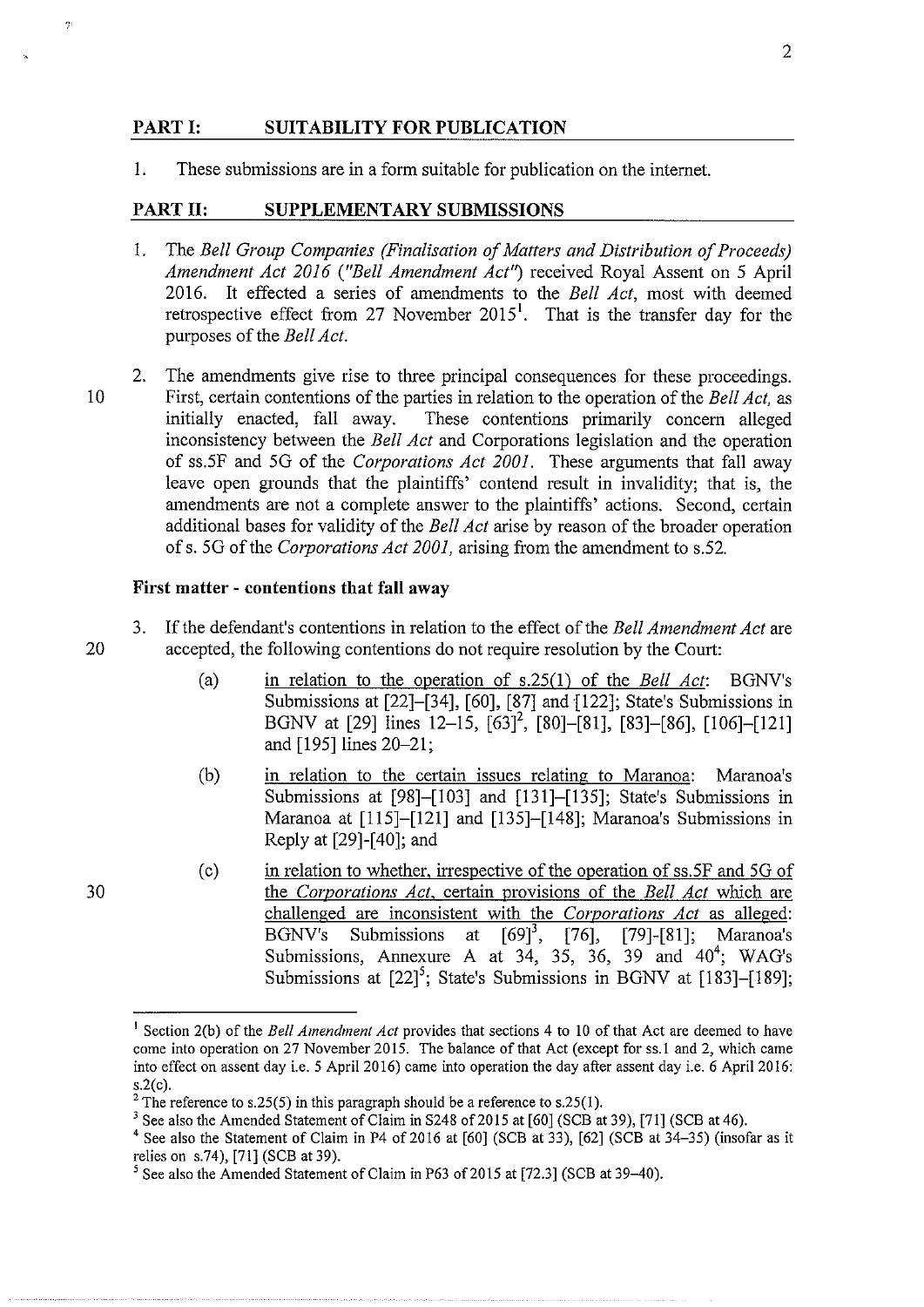State's Submissions in Maranoa at [149]-[158] and State's Submissions in WAG at [135]-[138].

- 4. Re-expressed by reference to each proceeding, the following contentions do not require resolution:
	- (a) BGNV's submissions at [22]-[34] and [60] (in relation to s.25(1) of the *Bell Act*) and  $[69]$ <sup>6</sup>,  $[76]$ ,  $[79]$ - $[81]$  and the State's Submissions in BGNV at [29] lines 12-15, [63], [80]-[81], [83]-[86], [106]-[121] and [195] lines 20-21 (in relation to s.25(1)) and [183]-[189];
	- (b) Maranoa's Submissions at [98]-[103] and [131]-[135] and Annexure A at 34, 35, 36, 39 and  $40^7$  and the State's Submissions in Maranoa at [115]-[121] and [135]-[158]; Maranoa's Submissions in Reply at [29]-[40]; and
	- (c) WAG's Submissions at [22] 8 and the State's Submissions in WAG at [135]-[138].
- 5. The above contentions fall away for the following reasons.
- 6. *First,* the BGNV plaintiffs alone contend that s.25(1) of the *Bell Act* does not confer on BGNV and the Commonwealth (amongst other creditors) a right to lodge a proof with the Authority in respect of liabilities owing to them by certain WA Bell Companies whose windings up commenced before 23 June 1993<sup>9</sup>. This is said to 20 be because the liabilities of those WA Bell Companies were admissible to proof under s.l401 or s.l408 of the *Corporations Act 2001,* not "under the Corporations Act Part 5.6" within the meaning of s.25(1). These contentions do not need not be determined. The amendment to s.25(1) to delete the reference to "under Part 5.6 of the Corporations Act" removes any doubt that such creditors have a right to lodge a proof with the Authority. BGNV's related contention; that even if the Bell Act is a law of "winding up" for the purposes of s.5G(8) of the *Corporations Act 2001,* it does not displace s.l408 or other provisions of the *Corporations Act 2001* that are not in Chapter 5 of the *Corporations Act 2001*<sup>10</sup> does not fall away.
- 7. *Second,* the Maranoa plaintiffs contend that the invocation of ss.5F and 5G is 30 limited to W A Bell Companies and does not extend to Maranoa. It is said to follow that s.22 of the *Bell Act* is invalid insofar as it affects the interest of Maranoa in property held on trust by Mr Woodings for it (and other Bell Judgment Creditors)<sup>11</sup>. A related contention concems whether, if Maranoa's contention is correct, s.22 can be read down to avoid invalidity<sup>12</sup>. Those contentions, which are specific to Maranoa, are affected by the *Bell Amendment Act* and need not be addressed for

10

 $\overline{2}$ 

<sup>&</sup>lt;sup>6</sup> See also the Amended Statement of Claim in S248 of 2015 at [60] (SCB at 39), [71] (SCB at 46).<br><sup>7</sup> See also the Statement of Claim in P4 of 2016 at [60] (SCB at 33), [62] (SCB at 34-35), [71] (SCB at 39).

<sup>&</sup>lt;sup>8</sup> See also the Amended Statement of Claim in P63 of 2015 at [72.3] (SCB at 39–40).

<sup>9</sup> BGNV's Submissions at [22]-[34], [60]. Defendant's Submissions (BGNV proceedings) at [29.12- 29.15], [63], [80]-[81], [83]-[86], [106]-[121], [195.20-195.21].

<sup>10</sup> BGNV's Submissions at [89], [111], [125]; Defendant's Submissions (BGNV proceedings) at [82], [122]-[135].

<sup>11</sup> Maranoa's Submissions at [98]-[103]; Defendant's Submissions (Maranoa proceedings) at [115]-[121].

<sup>&</sup>lt;sup>12</sup> Defendant's Submissions (Maranoa proceedings) at [135]-[148]; Maranoa's Submissions at [131]-[135].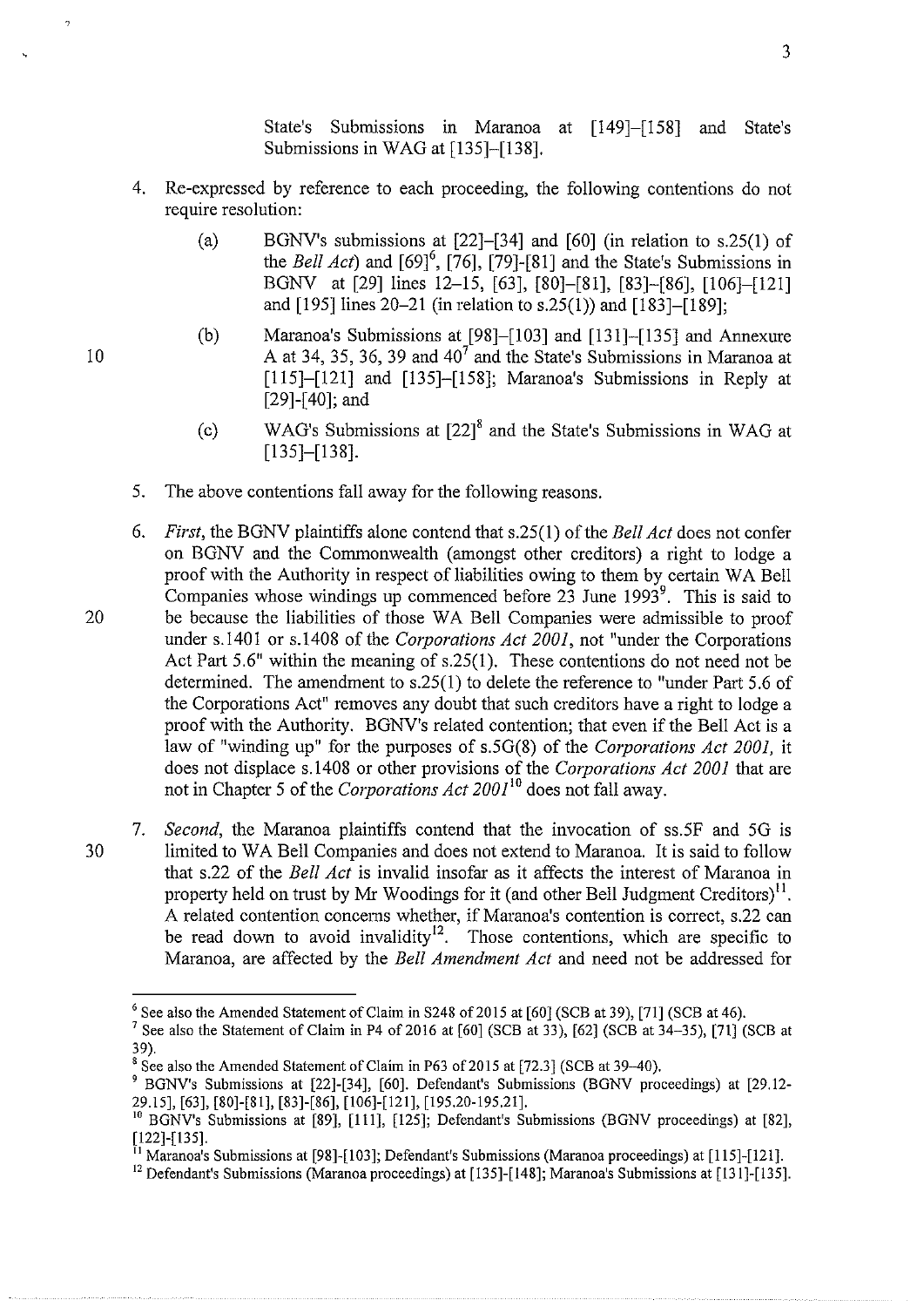four reasons. *First,* with effect from 27 November 2015, Maranoa is also declared to be an excluded matter for the purpose of s.5F in relation to the whole of the *Corporations Act 2001*<sup>13</sup>. *Second, the invocation of s.5F also extends to each other* matter (i.e. each act, omission, body, person or thing) the subject of the *Bell Act.*  The exclusion of those other matters operates in relation to the whole of the *Corporations Act*<sup>14</sup> to the extent that the *Bell Act* applies or purports to apply to the matter. *Third,* from 27 November 2015 a reference in the *Bell Act* to a WA Bell Company includes a reference to Maranoa<sup>15</sup>. Maranoa is therefore from that date required to be wound up under the *Bell Act* as amended. *Fourth,* the invocation of I 0 s.5G under s.52 of the *Bell Act* has also been amended with effect from that date. Section 52(1) of the *Bell Act,* as enacted, which provided for s.52 to have effect "if, and to the extent that, an excluded Corporations legislation provision has any application, as a law of the Commonwealth, in relation to a WA Bell Company." has been deleted with effect from 27 November 2015. By reason of these amendments Maranoa's contentions as to the inapplicability of ss.5F and 5G to Maranoa due to the scope of their original invocation by the *Bell Act* no longer arise.

8. *Third,* the plaintiffs variously challenge the validity of the following provisions of the *Bell Act* that were not declared to be Corporations displacement provisions by 20 the *Bell Act* when enacted, but which are now declared to be Corporations displacement provisions with effect from 27 November 2015 by the amendment to s.52(2): ss. 9, 10, 18, 54, 56(1), (2) and (4), 58, 68(2)(b)(ii), 72, 73 and 74<sup>16</sup>. The defendant contends that s.5F(2) operates in respect of the whole of the *Bell Act* to avoid all inconsistency between the whole of the *Bell Act* and the Corporations legislation. If the invocation of s.5F(2) fails, the defendant contends that, in any event, those challenged provisions are not inconsistent with the Corporations legislation as alleged. Those contentions need not be resolved unless the Court were to conclude, contrary to the submissions below, that these provisions are not, after the amendment to s.52, displacement provisions in terms of s.5G.

# 30 **Second matter - additional contentions - section SG**

- 9. By reason of the amendment to s.52 and s.2(b) of the *Bell Amendment Act,* with effect from 27 November 2015, all of the provisions of the *Bell Act,* except for Part 6, are Corporations displacement provisions for the purpose of s.5G of the *Corporations Act 2001.*
- 10. For reasons previously advanced<sup>17</sup>, if any alleged inconsistency between a displacement provision and the Corporations legislation is not avoided through the

<sup>13</sup> Subject to certain immaterial exceptions provided for in *Bell Act* s.51(2) and (3). See *Bell Act* s.51(1) as amended by s.9(1) of the *Bell Amendment Act.* 

<sup>&</sup>lt;sup>14</sup> Subject to certain limited exceptions provided for in ss.51(2) and (3) which can be put to one side.

<sup>&</sup>lt;sup>15</sup> Except in s.51(1). See *Bell Act*, s.3(1), definition of Maranoa Transport, and s.3(5), as inserted by s.4 of the *Bell Amendment Act*.<br><sup>16</sup> BGNV's submissions at [69], BGNV's Special Case at [60] (SCB at 39), BGNV's ASOC at [71] (SCB

at 46); Maranoa's Submissions, Annexure A at 34, 35, 36, 39 and 40, Maranoa's Amended Special Case at [60] (SCB at 33), Maranoa's SOC at [62] (SCB at 34-35) and [71] (SCB at 30); WAG's ASOC at [72.3]

Defendant's Submissions (BGNV proceedings) at [156]-[159]; Defendant's Submissions (Maranoa proceedings) at [97]-[99]; Defendant's Submissions (WAG proceedings) at [103]-[106].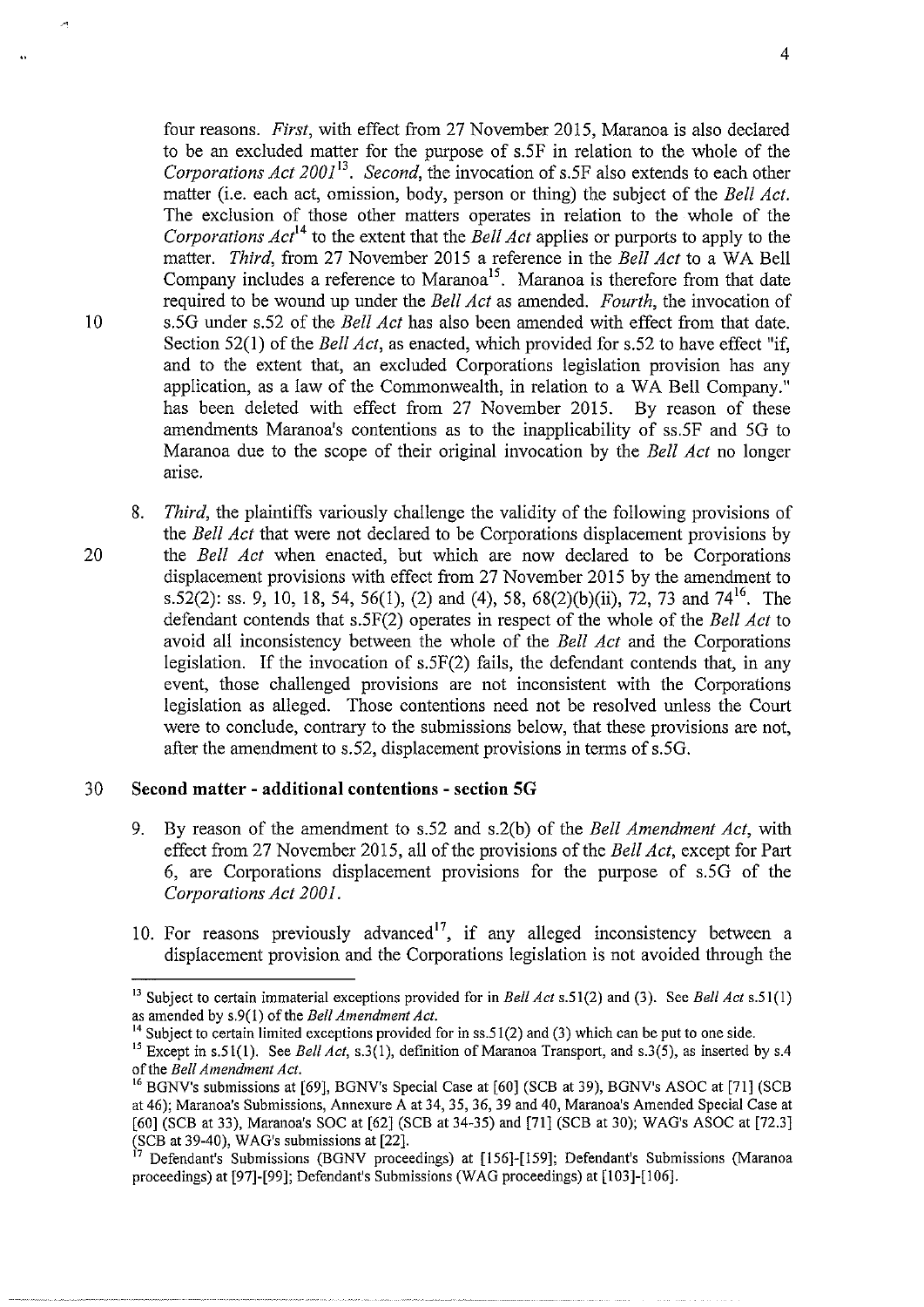operation of s.5F(2) or an earlier subsection of s.5G, following the amendment it is avoided through the operation of s.5G(11).

- 11. Further, the defendant's contentions in relation to the operation of  $s.5G(8)^{18}$  equally apply to all of the additional provisions of the Act which are now Corporations displacement provisions, as those provisions effect the winding up or other external administration of a WA Bell Company (including Maranoa).
- 12. In addition to the displacement provisions identified in the defendant's primary submissions<sup>19</sup>, s.5G(4) also facilitates the valid operation of numerous other provisions which by reason of the *Bell Amendment Act* are now also displacement 10 provisions. A summary of the displacement provisions to which  $s.5G(4)$  applies, that are contended by the plaintiffs to be inconsistent with the Corporations legislation, and the nature of the acts that are specifically authorised or required by those provisions, is set out in Attachment A scheduled to these submissions.
- 13. One further consequence arises, from the insertion of ss. 21A and 30(1A) into the *Bell Act.* Section 21A provides for the continued existence of WA Bell Companies under the Act as bodies corporate. That provision is not inconsistent with the *Corporations Act* by reason of s.5F(2) and 5G(ll) of the *Corporations Act.* If, however 21A is not effective, s.30(1A) provides that s.30(2), which provides that on dissolution by the Governor a WA Bell Company ceases to exist, does not have 20 effect in relation to the company. BGNV's and WAG's contention that s.30(2) is inconsistent with s.601AD(1) of the *Corporations Act*<sup>20</sup> falls away if, contrary to the State's contention, s.21A is inconsistent with the *Corporations Act.* In those circumstances BGNV's contention that s.30 gives rise to an inconsistency by extinguishing liabilities to the Commonwealth, would also fall away<sup>21</sup>.

# **Effective operation of amendments**

- 14. By reason of s.2(b), ss.4 to 10 of the *Bell Amendment Act* are deemed to have come into operation on 27 November  $2015^{22}$ . That is the transfer day for the purposes of the *Bell Act.*
- 15. Section 5F(2) applies if a provision of a law of a State declares a matter to be an 30 excluded matter. As the declaration took effect from 27 November 2015, s.5F(2) applies to that excluded matter from that date. Section 5G(3) applies to the interaction between a provision of a law of a State and a provision of the Corporations legislation if the State provision meets the conditions set out in the table to s.5G(3). As the *Bell Act* as amended met those conditions from 27

<sup>&</sup>lt;sup>18</sup> Defendant's Submissions (BGNV proceedings) at [160]-[178]; Defendant's Submissions (Maranoa proceedings) at [100]-[110]; Defendant's Submissions (WAG proceedings) at [107]-[125].

<sup>19</sup> Defendant's Submissions (BGNV proceedings) at [179]-[181]; Defendant's Submissions (Maranoa proceedings) at [111]-[112] and Attachment A; Defendant's Submissions (WAG proceedings) at [126]- [129] and Attachment A.  $^{20}$  BGNV's Submissions at [28]. WAG's Submissions at [28].

<sup>&</sup>lt;sup>21</sup> BGNV's submissions at [62]. Defendant's Submissions (BGNV Proceedings) at [68].

<sup>&</sup>lt;sup>22</sup> Section 2(b) of the *Bell Amendment Act* provides that sections 4 to 10 of that Act are deemed to have come into operation on 27 November 2015. The balance of that Act (except for ss. I and 2, which came into effect on assent day i.e. 5 April2016) came into operation the day after assent day i.e. 6 April2016: s.2(c).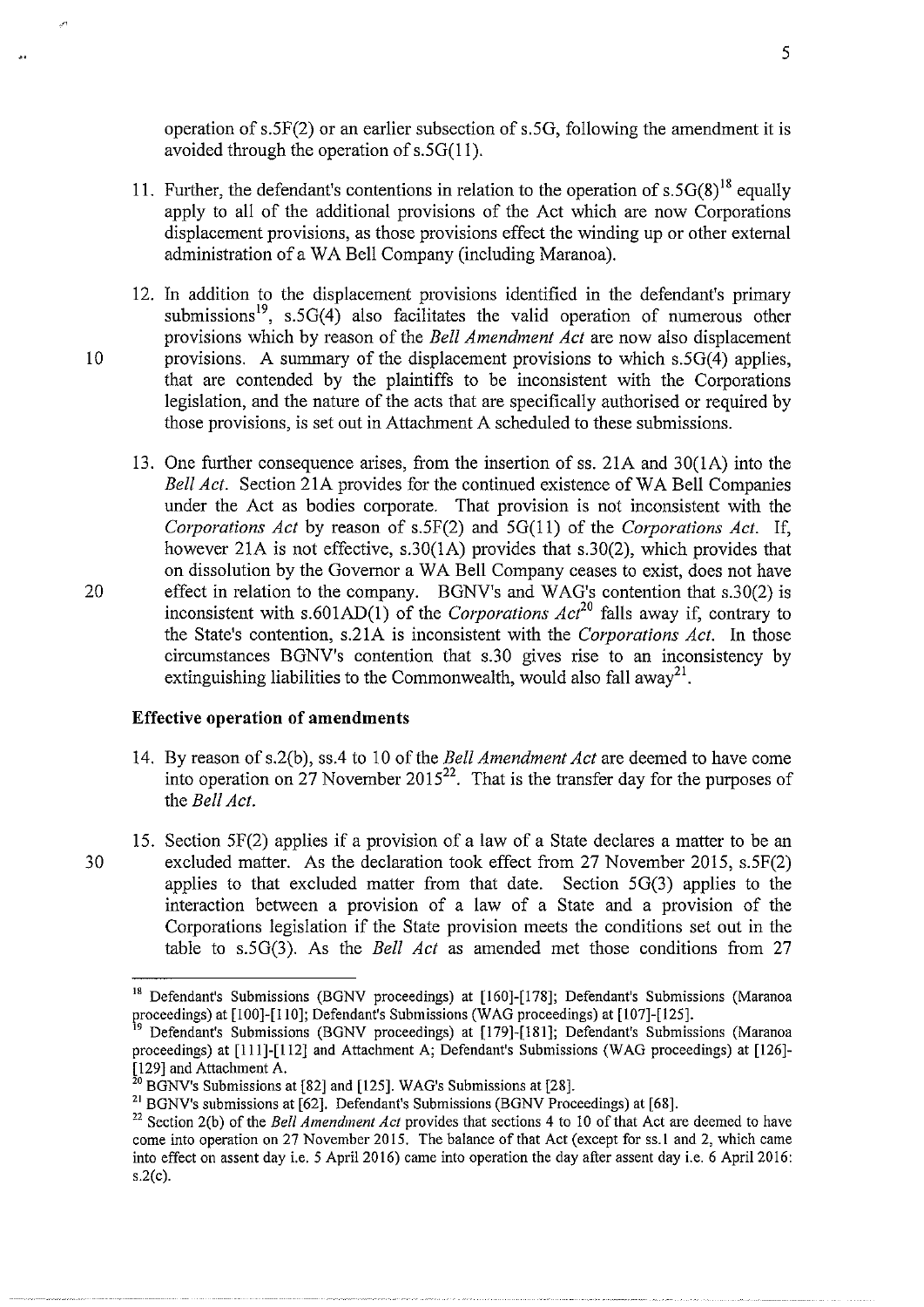November 2015<sup>23</sup>, s.5G operates in respect of those declarations from that date. Any alleged inconsistency between the *Bell Act* and the *Corporations Act* is therefore overcome by those provisions from that day.

*J'* 

 $\mathbf{A}$  .

<sup>&</sup>lt;sup>23</sup> The provisions of the Bell Act met the conditions of item 3, alternatively item 3 and 5 of the table.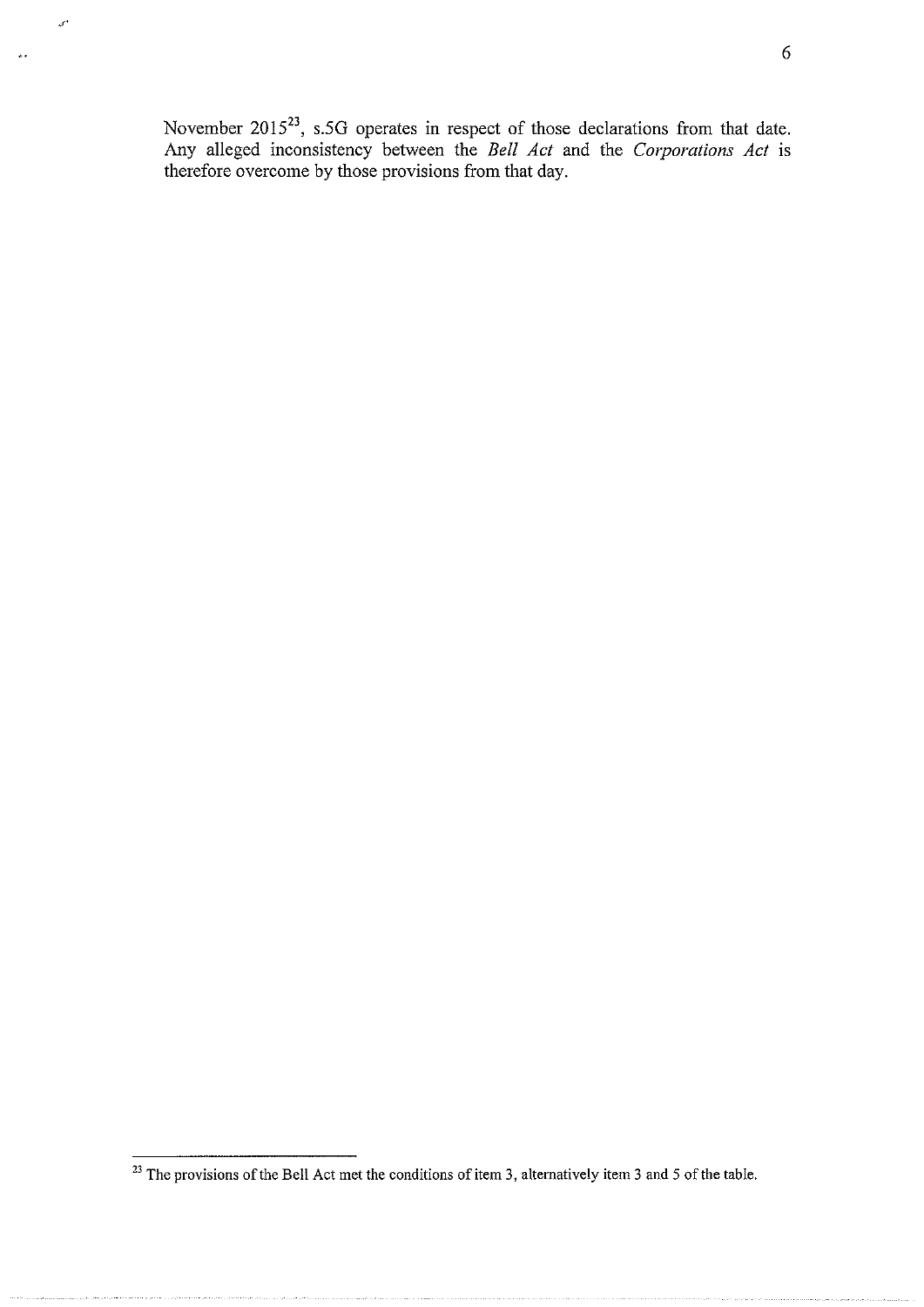# ATTACHMENT A

 $\sim$ 

# Bell Act displacement provisions that specifically authorise or require acts to be performed within scope of section 5G(4)

*(Additional relevant displacement provisions as a result of the Bell Amendment Act are underlined)* 

| <b>Bell Act</b>         | Acts specifically authorised or required                                                                                                                                                                                                                                                                           |
|-------------------------|--------------------------------------------------------------------------------------------------------------------------------------------------------------------------------------------------------------------------------------------------------------------------------------------------------------------|
| $\mathcal{I}$           | Specifically authorises the establishment of the Authority as a body corporate with the legal capacity<br>of an individual within and outside the Stat and authorises and requires that it be governed by the<br>Administrator.                                                                                    |
| $\underline{8}$         | Specifically authorises the appointment of an Administrator (particularly 8(4)).                                                                                                                                                                                                                                   |
| $\overline{2}$          | Specifically authorises the Authority to exercise its functions, in Western Australia or elsewhere.                                                                                                                                                                                                                |
| 10                      | Specifically authorises the Authority to do all things necessary to perform its functions, and both<br>within and outside Western Australia, to do the acts specified in $s.10(2)(a)$ to (g) including exercising<br>any power that a liquidator of a company can exercise under the Corporations Act section 477. |
| 11                      | Specifically authorises the Authority to use staff and facilities of the Public Service and to make<br>agreements for such use.                                                                                                                                                                                    |
| 12                      | Specifically authorises the Authority to delegate powers in writing, and authorises the donor of the<br>power to exercise that power.                                                                                                                                                                              |
| 13                      | Specifically authorises the authority to execute documents.                                                                                                                                                                                                                                                        |
| 14                      | Specifically requires compliance with Part 5 of the <i>Financial Management Act 2006</i> (WA).                                                                                                                                                                                                                     |
| 15                      | Specifically authorises the Minister to require a report from the Administrator be submitted to either<br>the Minister or the Auditor General. Specifically requires the Administrator to submit the report in the<br>specified time.                                                                              |
| 16                      | Specifically authorises the establishment of the WA Bell Companies Administrator Authority Fund,<br>authorises and requires that it be administered by the Authority and authorises and requires that<br>certain things must be credited to and certain things are to be paid out of the Fund.                     |
| 17                      | Specifically authorises the Authority to invest money standing to the credit of the Fund pursuant to<br>section 37 of the FMA 2006.                                                                                                                                                                                |
| <u>18</u>               | Specifically authorises and requires that certain administration expenses, as determined by the<br>Authority, be paid out of the Fund.                                                                                                                                                                             |
| 19                      | Specifically requires the Administrator to provide details of any losses to the Minister as soon as<br>practicable after becoming aware of them (19(2))                                                                                                                                                            |
| 20 and 21               | Specifically authorises persons to make certain assumptions when dealing with the Authority.                                                                                                                                                                                                                       |
| 21A                     | Specifically authorises continuation of the existence and legal personality of WA Bell Companies<br>under the Bell Act.                                                                                                                                                                                            |
| 22(1), (2)<br>and $(3)$ | Confers on the Authority the powers of an owner over property vested in it under s.22 and thereby, in<br>effect, specifically authorises the Authority to act in exercise of the powers $((1)-(3), (9)-(11))$ .                                                                                                    |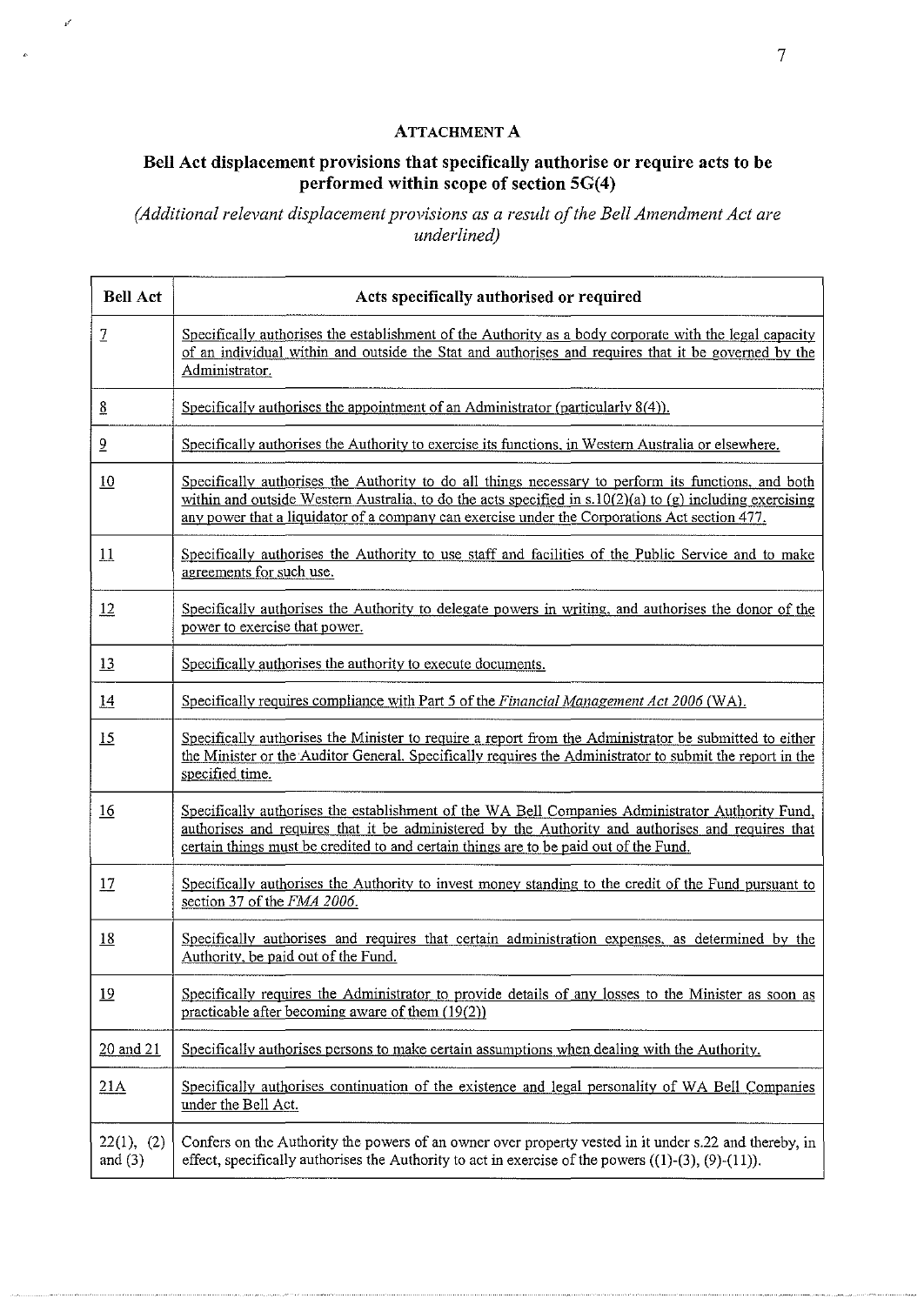|                                         | Specifically authorise and require that certain actions in relation to the issue of certain certificates in<br>respect of vested property $((12)-(15))$ .                                                                                                                                                                                                                                                                                                          |
|-----------------------------------------|--------------------------------------------------------------------------------------------------------------------------------------------------------------------------------------------------------------------------------------------------------------------------------------------------------------------------------------------------------------------------------------------------------------------------------------------------------------------|
| 23                                      | Specifically authorises the Authority to issue notices which may require recipients to do specified<br>things including providing access to records in relation to property to which the Act applies, account<br>for their dealings with the property and do all things necessary to deliver to the Authority the property<br>specified in the notice. This provision also, in effect, specifically requires that a person receiving the<br>notice comply with it. |
| 24                                      | Specifically authorises and requires the Minister and the Authority to take all practicable steps for the<br>purpose of securing the effect sought to be achieved by s.22 if a transfer and vesting of property under<br>s.22 is not, to any extent, fully effective.                                                                                                                                                                                              |
| 25                                      | Specifically authorise a person to prove various liabilities under Part 4 Division $2(1)$ to $(4)$ .                                                                                                                                                                                                                                                                                                                                                               |
|                                         | Specifically requires that no action, claim or proceeding arising out of a liability that may be proved<br>in accordance with Part 4 Division 2 may be made or maintained against the specified persons.                                                                                                                                                                                                                                                           |
| 26                                      | Specifically requires that each of the specified agreements is taken and always has been taken to be<br>void $(1)$ .                                                                                                                                                                                                                                                                                                                                               |
|                                         | Specifically authorises a person to prove a claim the person had to be repaid under an agreement<br>voided under that section in accordance with Part 4 Division 2 (3).                                                                                                                                                                                                                                                                                            |
| 27 & 28                                 | Section 28, read with s.27, specifically authorises the Authority to control the company's property and<br>affairs and to exercise various powers and functions.                                                                                                                                                                                                                                                                                                   |
| 29                                      | In effect, specifically authorises the Authority to give written approval to a person performing or<br>exercising a function or power as an officer of the company.                                                                                                                                                                                                                                                                                                |
| 30                                      | Specifically authorises the Governor to by proclamation dissolve a WA Bell Company and requires<br>them to be treated as such $((1)-(2))$ .                                                                                                                                                                                                                                                                                                                        |
|                                         | Specifically authorises the Authority to be substituted in place of a WA Bell Company in pending<br>proceedings or under an agreement $((3)-(5))$ .                                                                                                                                                                                                                                                                                                                |
| 31                                      | Specifically authorises the Authority to give a copy of a certificate issued by it under s.22(2) to a<br>relevant official and requires the relevant official to then take certain actions.                                                                                                                                                                                                                                                                        |
| 33                                      | Specifically requires the liquidator of a WA Bell Company to do certain acts, including to give to, or<br>as directed by, the Authority various books of the company and the liquidator that are relevant to the<br>affairs of the company as at immediately before the transfer day (7).                                                                                                                                                                          |
| 34                                      | Specifically requires and permits the Authority to do certain things in relation to calling for proofs of<br>liabilities.                                                                                                                                                                                                                                                                                                                                          |
| 36                                      | Specifically requires and/or authorises the Authority to take certain steps in relation to the preparation<br>of a draft report/s and specifically authorises a recipient of a report to make a written submission.                                                                                                                                                                                                                                                |
| 37                                      | Specifically requires the Authority to determine the property and liabilities of each WA Bell<br>Company and, in doing so, to have regard to certain matters and, in effect, specifically authorises the<br>Authority to exercise an absolute discretion.                                                                                                                                                                                                          |
| 38                                      | Specifically requires and/or authorises the Authority to report to the Minister on the property and<br>liabilities of each WA Bell Company $((1)-(5))$ .                                                                                                                                                                                                                                                                                                           |
| 39(1), (2),<br>(4),<br>(5)<br>and $(6)$ | Specifically requires and/or authorises the Authority to make recommendations to the Minister with<br>respect to the amount (if any) to be paid to a person, or the property (if any) to be transferred to or<br>vested in a person (instead of or in addition to the payment of money), in respect of the aggregate of                                                                                                                                            |

 $\mathcal{L}$ 

 $\hat{\phi}_{\rm eff}$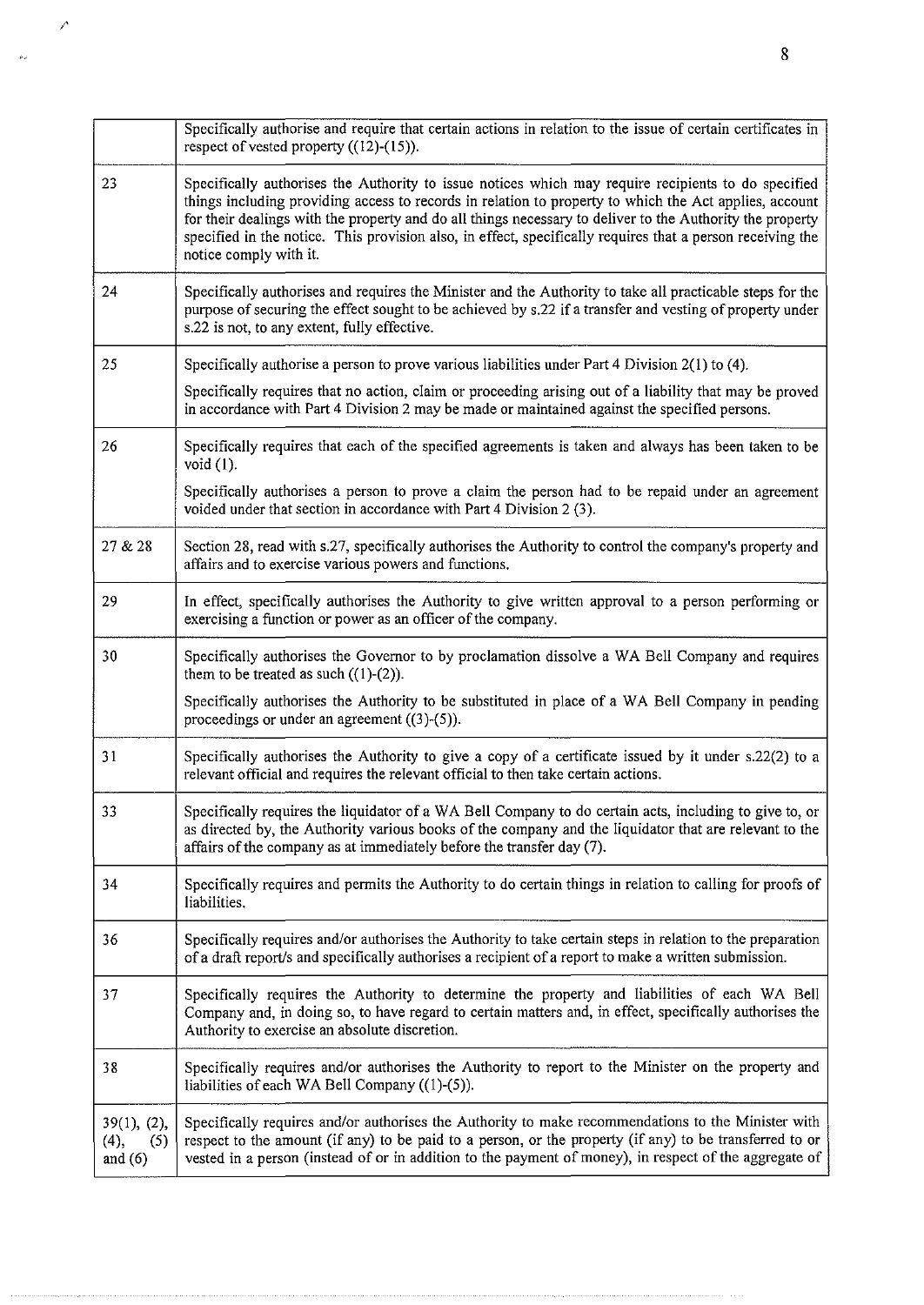|                    | all liabilities of all WA Bell Companies to that person as a creditor; and, in effect, authorises the<br>Authority to exercise an absolute discretion including as to whether all, some or none of the money is<br>paid ((1), (2), (4)-(7), (9)).                                                                                                                                                                                                                                                   |
|--------------------|-----------------------------------------------------------------------------------------------------------------------------------------------------------------------------------------------------------------------------------------------------------------------------------------------------------------------------------------------------------------------------------------------------------------------------------------------------------------------------------------------------|
| 40                 | Specifically authorises the Authority to recommend to the Minister an amount to be paid to, or<br>property to be transferred or vested in the creditor of any kind of a WA Bell Company who had<br>provided funding for, or an indemnity against costs or liability in relation to, the Bell litigation, and,<br>authorises and requires certain acts to be done by the Authority in relation thereto, and, in effect,<br>specifically authorises the Authority to exercise an absolute discretion. |
| 41                 | Specifically authorises the Minister to submit to the Governor an interim report of the Authority and<br>the Governor to determine an amount to be paid to, or property to be transferred to or vested in, a<br>person.                                                                                                                                                                                                                                                                             |
| 42                 | Specifically requires the Minister to submit to the Governor the report of the Authority and the<br>Governor to determine an amount to be paid to, or property to be transferred to or vested in, a person.                                                                                                                                                                                                                                                                                         |
| 43                 | Specifically requires the Minister to give a determination of the Governor to the Authority.                                                                                                                                                                                                                                                                                                                                                                                                        |
|                    | Specifically authorises and requires that every liability of a WA Bell Company to a person not<br>receiving a distribution is discharged and extinguished (8).                                                                                                                                                                                                                                                                                                                                      |
| 44                 | Specifically requires the Authority to notify specified persons of the Governor's determination, pay<br>out of the Fund the amounts specified and transfer or vest property; in effect specifically authorises<br>and requires the Authority not to take such an action unless the person first gives the Authority an<br>executed deed in an approved form and that provides for a release or discharge of any person from<br>any liability the Minister considers appropriate.                    |
|                    | Specifically authorises and requires that every liability of a WA Bell Company to a specified person is<br>discharged and extinguished $((4)-(5), (6)-(7))$ .                                                                                                                                                                                                                                                                                                                                       |
| 45                 | Specifically authorises and requires the discharge of the liquidator of WA Bell Companies on their<br>dissolution.                                                                                                                                                                                                                                                                                                                                                                                  |
| 46                 | Specifically authorises and requires the closure of the Fund and that any money standing to the credit<br>of the Fund when it is closed has to be credited to the Consolidated Account.                                                                                                                                                                                                                                                                                                             |
| 48                 | Specifically authorises and requires the vesting of certain property in the State absolutely and free<br>from encumbrance after closure of the fund.                                                                                                                                                                                                                                                                                                                                                |
| <u>54</u>          | In effect, specifically requires that a person not enter into or carry out a scheme for the purpose of<br>directly or indirectly defeating, avoiding, preventing or impeding the operation of the Bell Act or the<br>achievement of its objects.                                                                                                                                                                                                                                                    |
| 55                 | In effect, specifically requires certain persons not take any step for achieving the reinstatement of the<br>registration of a deregistered company listed in Schedule 1 without the written approval of the<br>Authority; and specifically authorises the imposition of a penalty if such a person takes such a step.                                                                                                                                                                              |
| $56(1)$ and<br>(2) | In effect, specifically requires that a person not conceal property that is, or is to be, transferred to, and<br>vested in the Authority by s.22 or do any other act or omission in relation to such property for a<br>specified purpose.                                                                                                                                                                                                                                                           |
| 56(3)              | In effect, specifically requires that a person must take any steps that are within the person's power to<br>take and that are necessary to ensure that the transfer to, and vesting in, the Authority by s.22 of<br>property located outside the State is made effective; and specifically authorises the imposition of a<br>penalty if the person refuses or fails to take any such steps.                                                                                                         |
| 57                 | In effect, specifically requires that persons refrain from obstructing the Authority.                                                                                                                                                                                                                                                                                                                                                                                                               |

 $\hat{\mathcal{E}}$ 

 $\ddot{v}$